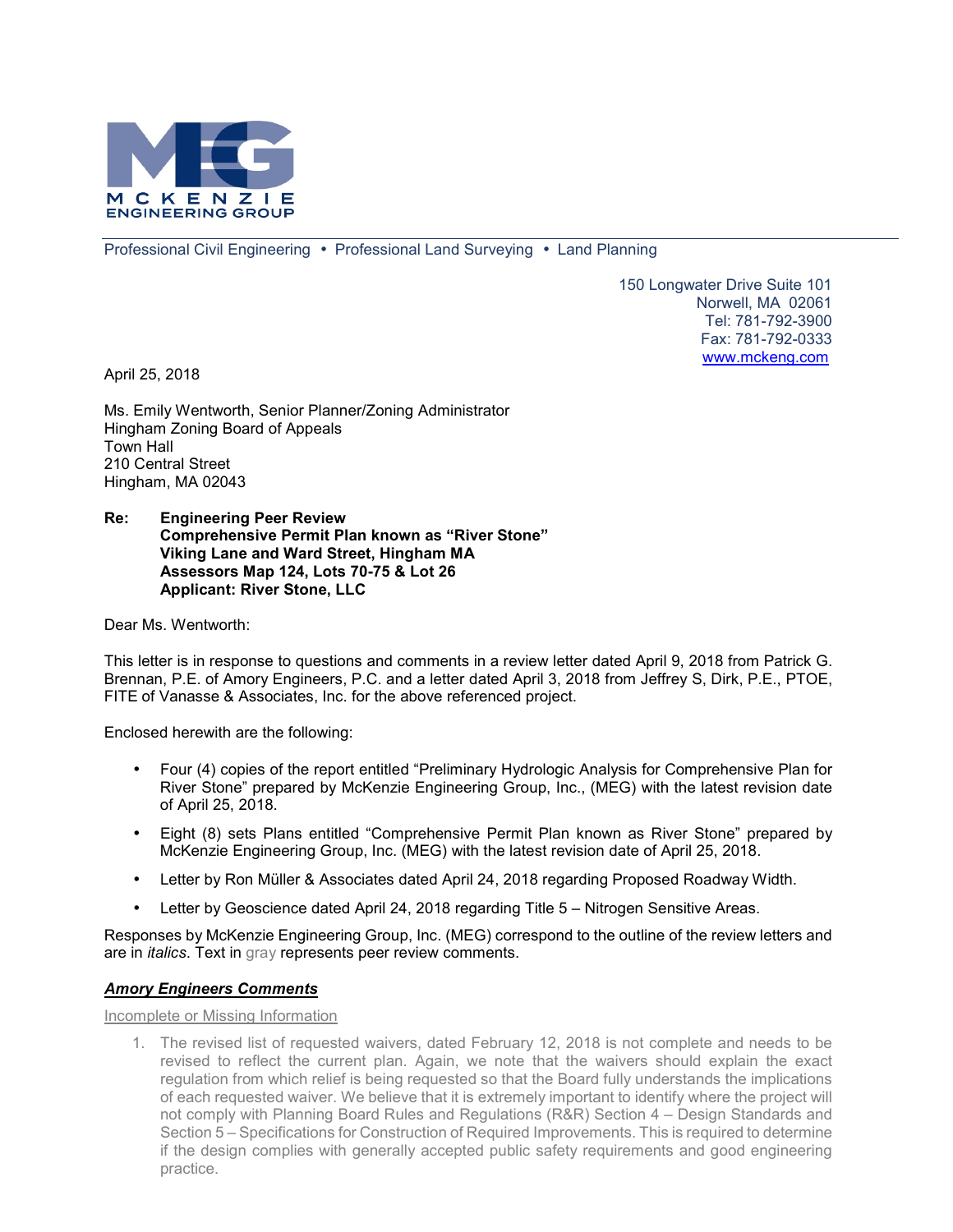#### *MEG 4/25/18 response: A revised waiver list was submitted to Ms. Emily Wentworth on April 18, 2018.*

2. The Board asked for a photometric plan at the February 6, 2018 public hearing. No lighting plan has been received to date.

**MEG 4/25/18 response: Light posts will be provided at every house equipped with a photosentive cell to operate dusk to dawn, therefore; an exterior lighting plan with photometrics should not be required. A Plan can be submitted prior to construction if the Board desires.** 

3. Soil information/test pits at all proposed infiltration systems. MEG has stated that "additional location specific soil testing will be performed in conjunction with the development of final plans." We have maintained that testing at this point would be a safer course of action for the developer but the required testing could be included as a condition of approval should the Board approve the project. Our suggested condition would be:

*Prior to the submission of final site development plans, a minimum on one test pit shall be excavated at each proposed infiltration system to verify soil textural analysis and depth to seasonal high groundwater. Test pits shall be excavated to a minimum depth of four feet below the proposed bottom of each infiltration system and shall be witnessed by an agent of the Town. Test pit logs shall be submitted to the Zoning Board of Appeals. The following actions shall be required based on test pit results:* 

- *a. If the test pit confirm assumed soil textural analysis and depth to seasonal high groundwater then no further action is required.*
- *b. If the test pits indicate more-restrictive soil texture, then the design of the infiltration system(s) shall be reevaluated. Results of the reevaluation shall be submitted to the ZBA for review.*
- *c. If the seasonal high groundwater is found to be less than four feet from the bottom of any infiltration system a mounding analysis shall be performed and results submitted to the ZBA for review.*
- *d. If the seasonal high groundwater is found to be less than two feet from the bottom of any infiltration system, the system shall be redesigned to provide a minimum of two feet of separation.*
- *e. Any modifications to an infiltration system design shall be submitted to the ZBA for review.*

### *MEG 4/25/18 response: No response required.*

4. Documentation to demonstrate that adequate water supply is available for domestic use and fire protection. The revised plan shows only one proposed fire hydrant. Additional hydrants are needed and we suggest the Applicant consult with the Fire Department about the location and number of hydrants.

## *MEG 4/25/18 response: A hydrant flow test is scheduled for Wednesday April 25, 2018 and the Aquarion Water Company has indicated that a Will Serve Application will provided after the flow test.*

### *Two (2) proposed hydrants were shown on the plans. One at approximately Sta. 104+64 on Road B and the second one at approximately Sta. 201+39 on Road C. A Hydrant Location Plan will be provided to the Fire Department for their review and is included in the revised plan set, see Sheet C-2A).*

5. Septic system design information to verify compliance with Title 5 (310 CMR 15) and to determine where the project will not comply with the Hingham Board of Health Supplementary Rules and Regulations for the Disposal of Sanitary Sewage. MEG has stated that "full septic system design plans will be submitted in conjunction with the development of final construction plans." Without the full design we cannot determine where the project will not comply with state and local regulations.

### *MEG 4/25/18 response: Wastewater calculations and a preliminary soils absorption system design have been provided in order to determine what waivers may be required under the Town of Hingham Board of Health Supplementary Rules and Regulations for the Disposal of Sanitary Sewage. The Project will fully comply with Title V (310 CMR 15.00). Full septic*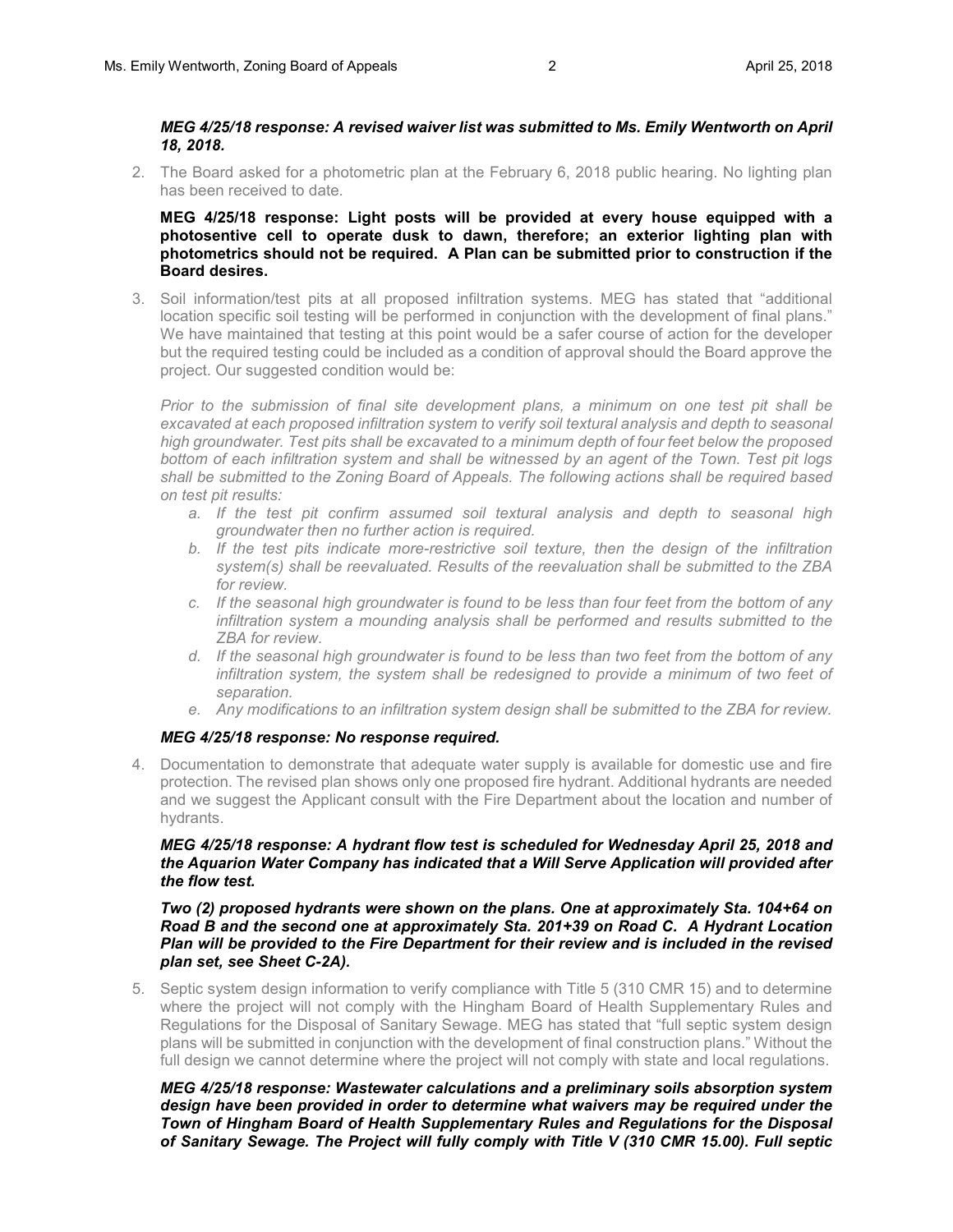*system design plans will be submitted in conjunction with the development of final construction plans.* 

6. Information to document that the proposed septic system components (tanks and the spoil absorption system) shown under proposed roadways are designed for loading as required by the Fire Department apparatus.

*MEG 4/25/18 response: The septic system will consist of 4-inch schedule 40 PVC pipe embedded in 2 feet by 2 feet crushed stone trenches with a minimum depth of cover of 2.5 feet. The attached calculations indicate that the system is designed to accommodate the loading of the Fire Department apparatus.* 

7. Updated pipe sizing calculations should be provided to reflect the revised drainage design.

## *MEG 4/25/18 response: Updated pipe sizing calculations are included in Appendix D of the Preliminary Hydrologic Analysis for Comprehensive Plan for River Stone.*

### **Technical Comments**

### General/Roadway Comments

- 1. The proposed retaining wall between Units 23-25 on the subject site and 64 Ward Street will be up to nineteen feet high (previously fifteen feet).
	- a. We question whether this wall can be constructed without disturbing the 64 Ward Street property.
	- b. A portion of Unit 23 is only two feet off the wall and there is a roof drain pipe shown between the unit and the wall. Access to the roof drain pipe for maintenance would be limited. Also, proximity of the wall would block natural light and essentially render Unit 23 undesirable.
	- c. The proposed decks/patios of Units 24 and 25 abut the wall. This will cause similar issues regarding natural light and visual impact.
	- d. A fence is proposed along the top of the wall but we have safety concerns with a wall of this height.

*MEG 4/25/18 response: We have been in contact with a representative from the wall supplier Redi-Rock, and they have represented that the wall can be built as shown on the plan without disturbing the 64 Ward Street property. A design provided by a Massachusetts Registered Structural Engineer will be provided prior to construction.* 

*The grading behind the wall has been revised and the wall has been decreased in height to fifteen feet.* 

2. There also appears to be a six foot high retaining wall behind units 13-17, at the sediment forebay, yet this is not labeled on the plan.

### *MEG 4/25/18 response: The wall has been labeled on Sheet C-1.*

3. We concur with Mr. Dirk's comment that the roadway widths should be a minimum of 24-feet.

### *MEG 4/25/18 response: Please refer to Ron Müller & Associates' letter dated April 24, 2018.*

4. In Mr. Dirk's April 3, 2018 letter to Ms. Wentworth, he notes that Road C has a grade of approximately 8 percent approaching Ward Street and recommends "a leveling area with a grade of 2 percent or less should be provided for a minimum distance of 50-feet approaching Ward Street." We agree that a leveling area should be provided and note that the R&R require a grade of not greater than three percent for a distance of 100 feet.

### *MEG 4/25/18 response: The profile for Road C has been revised to provide a leveling area with a grade of less than 2 percent for a distance of 50-feet from the STOP-line.*

5. Roadway slopes are not shown on the Road C profile and between Sta. 2+00 and 3+00 on the Viking Lane profile (Sheet C-3).

*MEG 4/25/18 response: The profiles have been revised to show the roadway slopes.*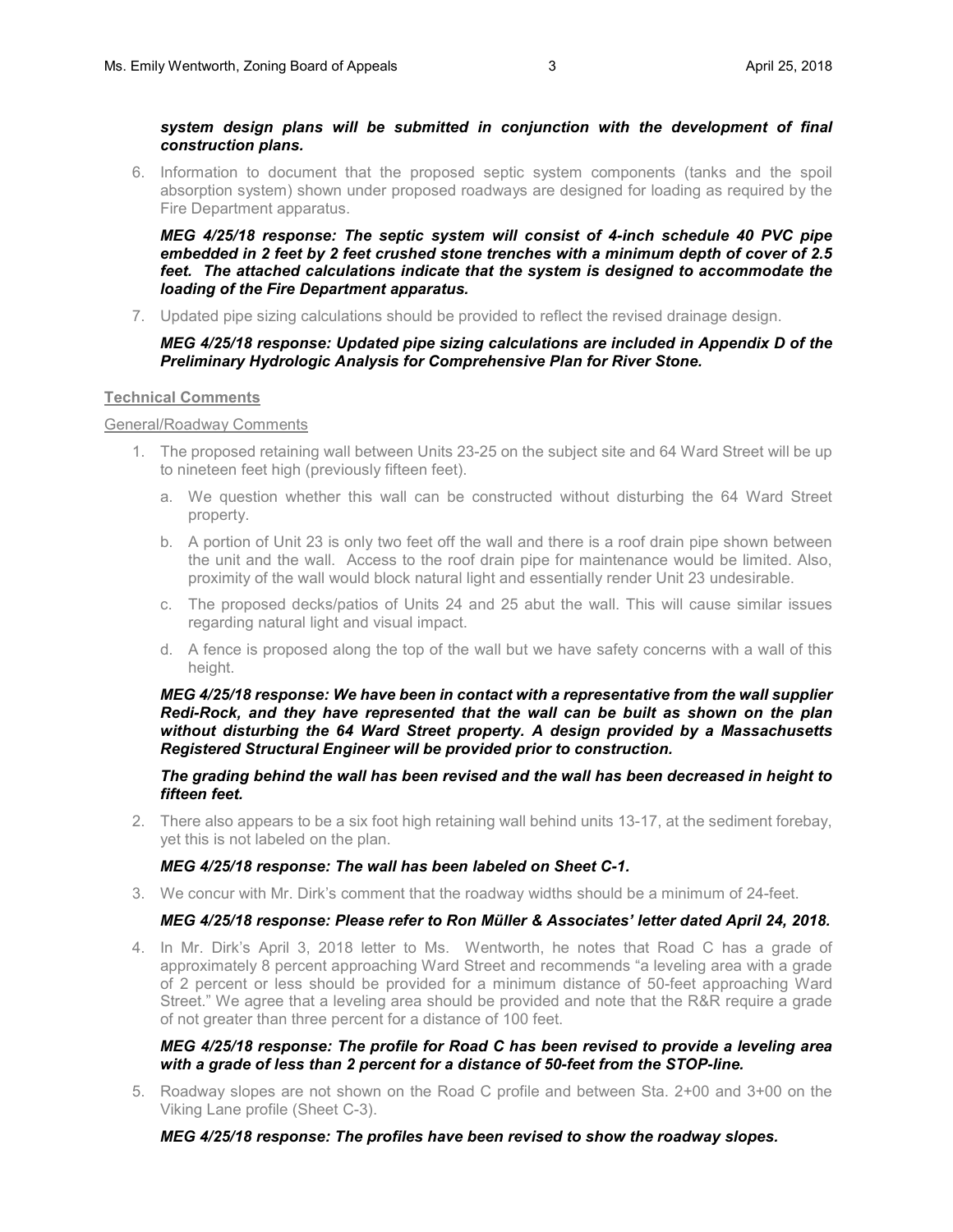6. The proposed trench drain at about Sta. 2+81 on Road C should be shown on the profile on Sheet  $C-3$ 

## *MEG 4/25/18 response: The profile for Road C has been revised to show the proposed trench drain.*

7. As noted in Mr. Dirk's April 3, 2018 letter, the sidewalk in front of Units 28 and 29 would be blocked if a vehicle were parked in either driveway.

### *MEG 4/25/18 response: The plans have been revised to provide a minimum of 21 feet from the far edge of the sidewalk to the front of the garage for Units 28 and 29.*

#### Drainage and Utilities

1. The infiltration rate used for depression D-4 should be modeled in inches per hour (in/hr) to be consistent with the modeling of the other three depressions.

## *MEG 4/25/18 response: The infiltration rates for depression D-4 have been re-modeled in inches per hour (in/hr.). A revised post HydroCAD analysis is provided in Appendix B of the Preliminary Hydrologic Analysis for Comprehensive Plan for River Stone" prepared by McKenzie Engineering Group, Inc., (MEG) with the latest revision date of April 25, 2018.*

2. The post development HydroCAD results show that volume of stormwater runoff will be increased to the wetland area at the east side of the development. The calculations show that the rate of runoff will be decreased and the level of flooding in the wetland will not be increased. In our February 6, 2018 letter to the Board we questioned how the outlet from the wetland was modeled and asked for MEG to verify the outlet configuration and that the increase in runoff volume will not impact adjacent properties. In the March 9, 2018 response letter, MEG states that "additional information will be forwarded under separate cover." The revised calculations model the outlet from the wetland differently but no information has been provided to verify the outlet modeling (i.e. topography around the entire wetland to clearly show the outlet(s).

*MEG 4/25/18 response: Upon review of the existing conditions information, there is insufficient topography to properly model the existing wetlands and to verify the outlet, therefore, Design Point 3 has been revised to be the limit of bordering vegetated wetlands (BVW). The pre/post HydroCAD analysis has been revised accordingly to remove the existing wetlands from the HydroCAD models.* 

*The proposed detention basin has been increased in size and the outlet control structure has been revised, resulting in the volume of stormwater runoff less than pre-development conditions for all storm events. The revised pre/post HydroCAD analysis are provided in Appendix A and B of the Preliminary Hydrologic Analysis for Comprehensive Plan for River Stone" prepared by McKenzie Engineering Group, Inc., (MEG) with the latest revision date of April 25, 2018.* 

Board of Health Letter dated March 6, 2018:

1. The Board of Health (BOH) has indicated that the subject project is located within s nitrogen sensitive area (NSA) because three are nearby private drinking water wells. The Applicant has not responded to the BOH's letter. We believe that the BOH's letter raises valid health concerns and a response from the applicant is required.

# *MEG 4/25/18 response: Please refer to Geoscience's letter dated April 24, 2018.*

## *Vanasse & Associates, Inc. Comments*

For reference, listed below are the comments that were raised in our February 6, 2018 review letter that required additional information or analysis followed by a summary of the response submitted on behalf of the Applicant, with additional comments indicated in **bolded** text for identification.

### COMPREHENSIVE PERMIT PLAN

*Comment 1a: The Applicant should consult with the Hingham Fire Department to determine if the primary* response will be from High Street or Ward Street. If the response will be from High Street, *a turning analysis should be performed for a vehicle entering at the High Street/Autumn*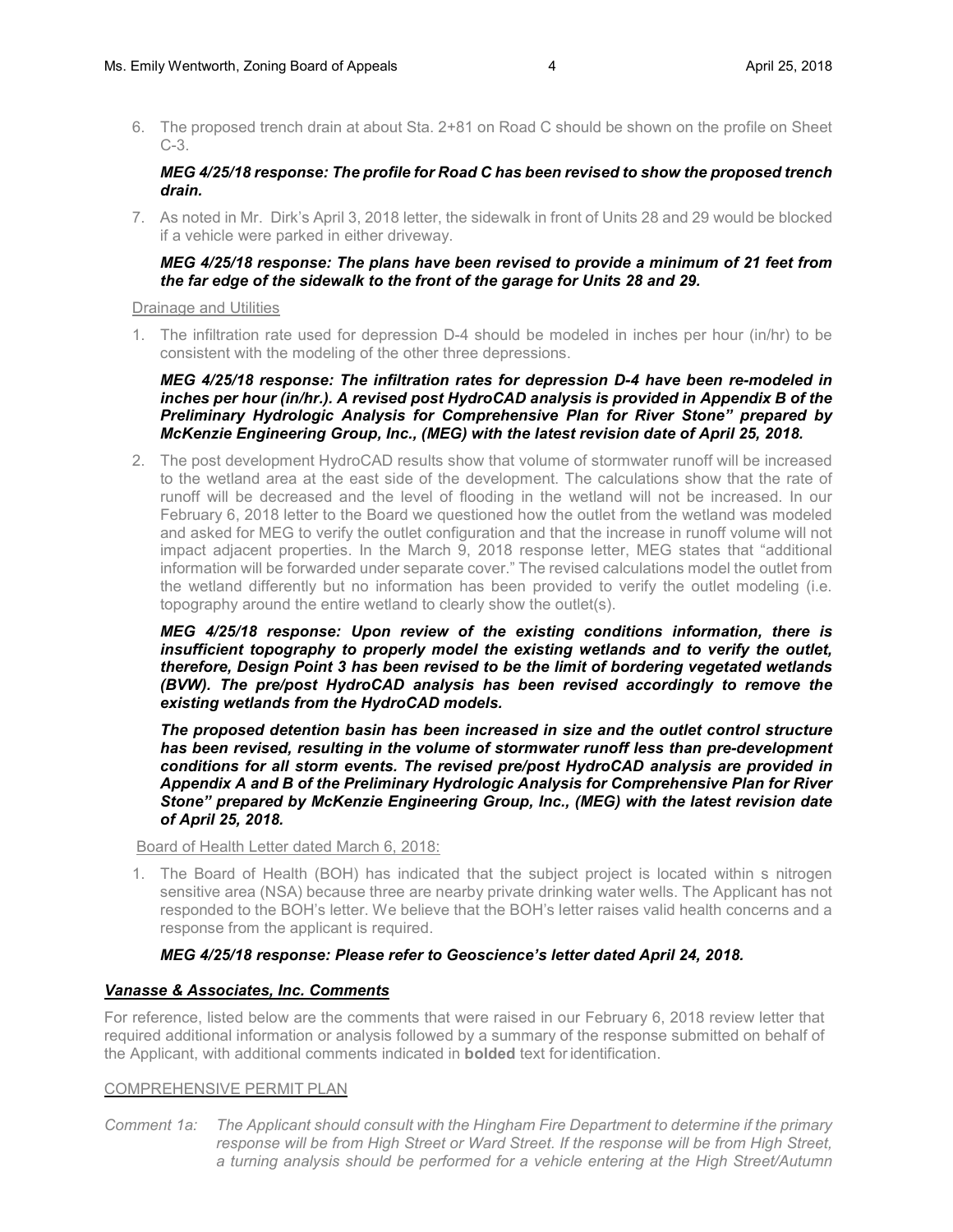*Circle intersection and then proceeding to the Project site.*

- *Response:* The Applicant's engineer provided a truck turning analysis for the Hingham Fire Department design vehicle (Hingham Tower Truck) entering from Ward Street and exiting to Autumn Circle. **This response route should be confirmed by the Fire Department. No further response required.**
- *Comment 2a: Expand the analysis to include turning maneuvers to/from Ward Street for each design vehicle. The curbline along both sides of Ward Street and the centerline pavement marking should be shown on the turning analysis.*
- *Response:* The truck turning analysis has been expanded to illustrate the turning maneuvers from Ward Street with the curbline and centerline shown. **A review of the turning analysis indicates that the fire truck will require the use of the full width of the Project site roadway when turning to/from Ward Street. As such, on-street parking would need to be prohibited (see comments regarding the school bus waiting area). No further response required.**
- *Comment 3a: The fire truck turning analysis indicates that the bumper/ladder overhang will extend beyond the edge of the pavement in a number of locations. The Applicant should confirm that this is acceptable to the Fire Department and verify that no objects will be located in these areas that would inhibit fire truck maneuverability, including snow windrows.*
- *Response:* **The revised fire truck turning analysis indicates that portions of the fire truck design vehicle continue to cross the sidewalk area and will extend into individual driveways in order to circulate within the Project site. Further, the presence of on-street parking, which is common in residential neighborhoods, would inhibit emergency vehicle circulation in specific areas within the Project site. These conditions are directly related to the width of the Project site roadways. Accordingly and as stated in our prior comment letters, the Project site roadways should be increased in width to 24-feet. The** *Comprehensive Permit Plan* **should be revised accordingly or it is suggested that this be included as a condition of any Decision that may be advanced for the Project.**

*MEG 4/25/18 response: We disagree that the portions of the fire truck design vehicle continue to cross the sidewalk area and extend into individual driveways in order to circulate within the Project site (see TT-1 & TT-2). In addition, on street parking will be prohibited throughout the site. In regards to the width of the project roadways, please refer to Ron Müller & Associates' letter dated April 24, 2018.* 

- *Comment 4a: The turning analysis for the turnaround area between Buildings 16 and 17 indicates that the fire truck design vehicle cannot maneuver within the area that is provided. The Applicant's engineer should redesign the turnaround to comply with the requirements of NFPA®*
- *Response:* The subject turnaround area has been removed. **No further response required.**
- *Comment 2: We disagree with the Applicant's engineer and refer to the engineering standards cited in our original comment pertaining to roadway width and our comments noted herein with regard to the truck turning analysis. The roadways within the Project site should be widened to 24-feet. The Applicant's engineer should also indicate if changes are proposed to the cul-de-sac where the connection to Autumn Circle is proposed, and if traffic control devices are planned at the connection.*
- *Response:* The Applicant's engineer continues to assert that the roadway design complies with the standards for a low volume roadway. As we have stated in our prior comment letters, **we disagree with the Applicant's engineer and have cited the applicable roadway design standards that apply to the Project. We recommend that the Project site roadways provide a traveled-way of 24-feet in order to accommodate: i) the turning and maneuvering requirements of emergency vehicles; ii) occasional on-street parking, particularly in the vicinity of Ward Street where parents may park while waiting for the school bus; and iii) parking maneuvers to/from the visitor parking areas. The**  *Comprehensive Permit Plan* **should be revised accordingly or it is suggested that this be included as a condition of any Decision that may be advanced for the Project.**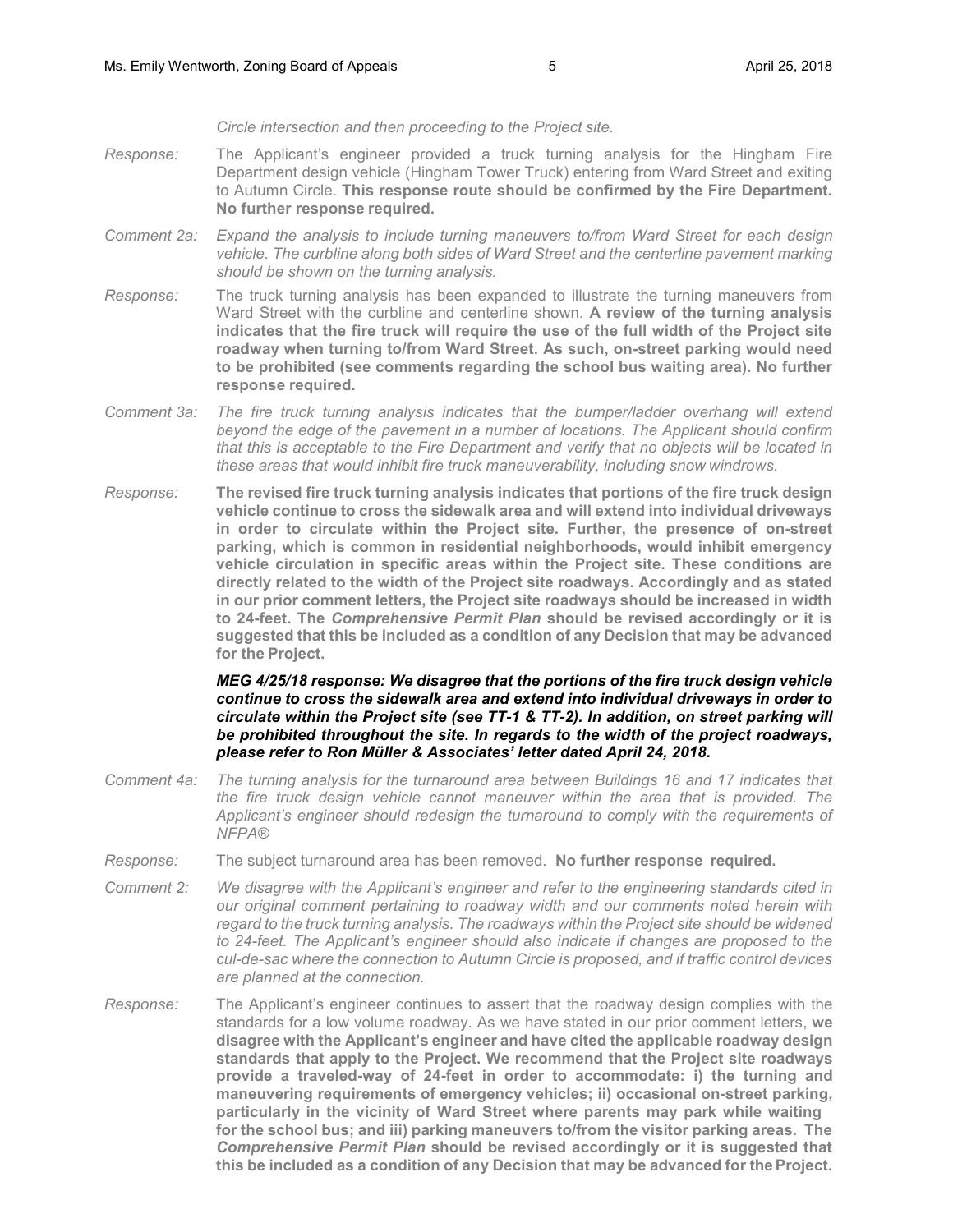### *MEG 4/25/18 response: Please refer to Ron Müller & Associates' letter dated April 24, 2018 regarding the roadway widths. The plans have been revised reflecting visitor parking lengthened 26 feet from the curb line to facilitate turning movements.*

The revised *Comprehensive Permit Plan* proposes to reconfigure the cul-de-sac at the end of Autumn Circle to a modern roundabout in order to provide traffic control within the former cul-de-sac area and to serve as a traffic calming device to moderate travel speeds and reduce the potential for cut-through traffic. **In addition to our prior comments requesting that the Applicant propose measures to address the Project's impact to Autumn Circle, the Applicant should discuss how access to the residential homes abutting the roundabout will be impacted.** 

#### *MEG 4/25/18 response: The driveway to Parcel 124-13 Autumn Circle will need to relocated as shown on the Comprehensive Permit Plan.*

- *Comment 3: The Comprehensive Permit Plan indicates that sidewalks within the Project site will be 4* feet wide. The Public Rights-of-Way Accessibility Guidelines (PROWAG) requires that *sidewalks that are less than 5-feet wide provide clear passing zones at intervals of 200 feet (maximum) that shall be 5-feet wide for a distance of 5-feet (R301.3.2). The Comprehensive Permit Plan should be revised to provide sidewalks that are a minimum of 5-feet wide or that comply with the PROWAG.*
- *Response:* The revised *Comprehensive Permit Plan* now includes 5-foot wide sidewalks along one side of Viking Lane, "Road B" and "Road C", extending to Autumn Lane and Ward Street, with crosswalks and Americans with Disabilities Act (ADA) compliant wheelchair ramps provided at pedestrian crossing locations. The previously proposed 2-foot wide grass strip between the sidewalk and the edge of the traveled-way has been removed and sloped granite curbing is proposed.

**Typically, vertical granite curb is used when a sidewalk is adjacent to the traveledway; however, sloped granite curb may be used in low speed environments. We defer to the Department of Public Works and the Town Engineer as to their preference. A sidewalk should be added along at least one side of "Road D" (preferably along the north side) and a marked crosswalk with accompanying ADA compliant wheelchair ramps should be provided for crossing "Road C" at "Road D". The sidewalk and crosswalk should provide access to the proposed mail kiosk.**

#### *MEG 4/25/18 response: The plans have been revised to include a 5-foot wide sidewalk along the north side of Road "D" and an ADA compliant wheelchair ramp has been provided for crossing Road "C" at Road "D".*

- *Comment 7: Sight triangle areas should be shown on the Site Plans along with a note to indicate: "Signs,*  landscaping and other features located within sight triangle areas shall be designed, *installed and maintained so as not to exceed 2.5-feet in height. Snow windrows located within sight triangle areas that exceed 3.5-feet in height or that would otherwise inhibit sight lines shall be promptly removed."*
- *Response:* The sight triangle areas and requested note have been added to the revised *Comprehensive Permit Plan*. **No further response required.**
- *Comment 8: A note should be added to the Site Plans stating: "All Signs and pavement markings to be installed within the Project site shall conform to the applicable specifications of the Manual on Uniform Traffic Control Devices (MUTCD).*
- *Response:* The requested note has been added to the revised *Comprehensive Permit Plan*. **No further response required.**
- *Comment 10: Driveways to individual units should be a minimum of 21-feet long measured between the garage door and the far edge of the sidewalk (edge closest to the residence) where a sidewalk is provided, and 23-feet measured between the garage door and the edge of the traveled-way in locations without a sidewalk.*
- *Response:* The Applicant's engineer previously stated that the driveways will meet the indicated dimensions and typical driveway dimensions continue to be shown on the revised *Comprehensive Permit Plan*; however**, the driveways to the units along "Road D" and**